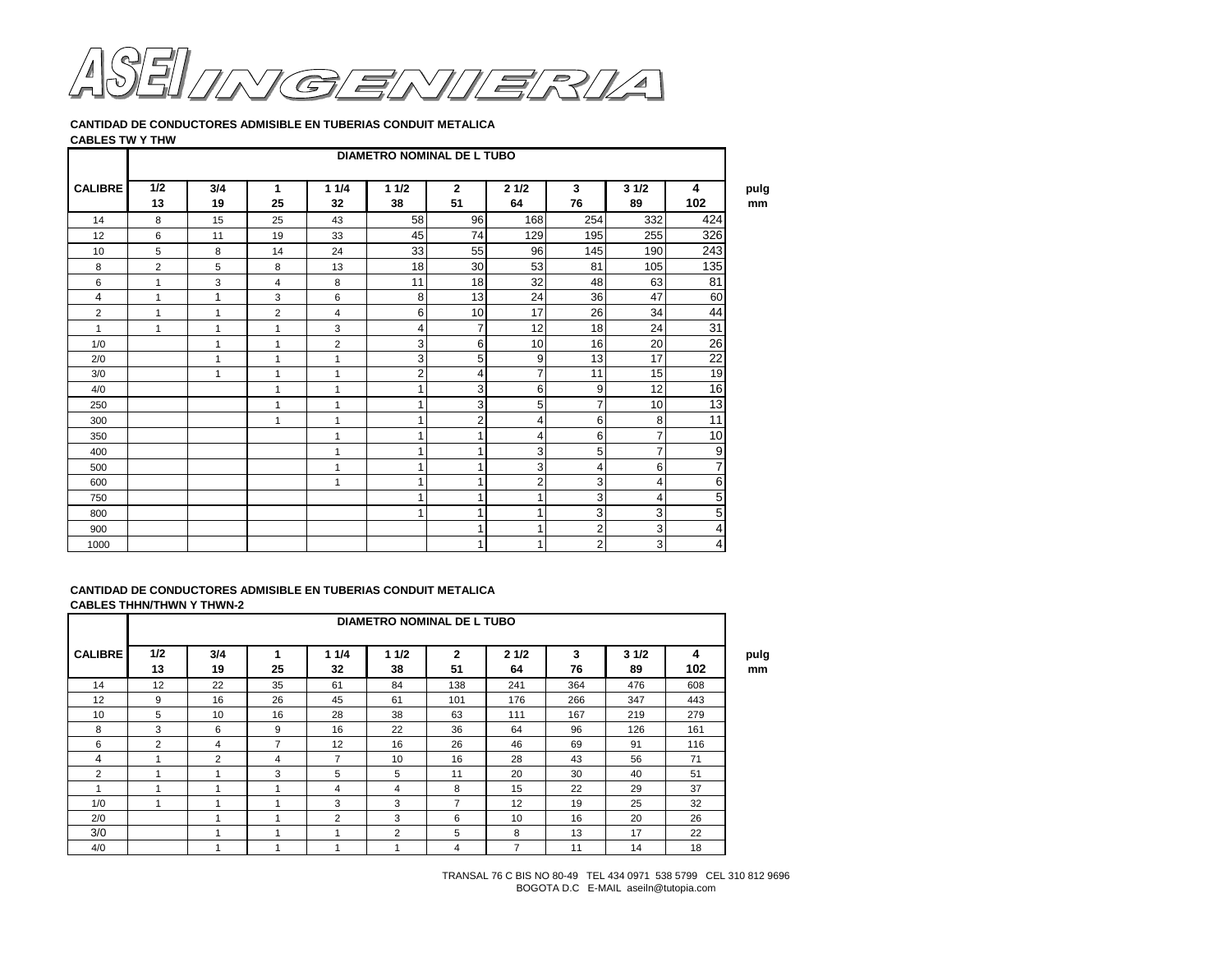| 250  |  |  |  | $\sim$ | 9      | 44          | 15 |
|------|--|--|--|--------|--------|-------------|----|
| 300  |  |  |  |        |        | 10          | 13 |
| 350  |  |  |  |        | $\sim$ | a           |    |
| 400  |  |  |  |        | 6      | 8           | 10 |
| 500  |  |  |  |        |        | $\sim$<br>n |    |
| 600  |  |  |  | ີ      |        |             |    |
| 750  |  |  |  |        |        |             |    |
| 800  |  |  |  |        |        |             |    |
| 900  |  |  |  |        | ◠      | $\sqrt{2}$  |    |
| 1000 |  |  |  |        | ົ      | $\sqrt{2}$  |    |

#### **CANTIDAD DE CONDUCTORES ADMISIBLE EN TUBERIAS CONDUIT PVC TIPO A CABLES TW Y THW**

|                | <b>DIAMETRO NOMINAL DE L TUBO</b> |              |                |                |                |                      |                |                |                |                |  |  |  |  |
|----------------|-----------------------------------|--------------|----------------|----------------|----------------|----------------------|----------------|----------------|----------------|----------------|--|--|--|--|
| <b>CALIBRE</b> | 1/2<br>13                         | 3/4<br>19    | 1<br>25        | 11/4<br>32     | 11/2<br>38     | $\overline{2}$<br>51 | 21/2<br>64     | 3<br>76        | 31/2<br>89     | 4<br>102       |  |  |  |  |
| 14             | 11                                | 18           | 31             | 51             | 67             | 105                  | 157            | 235            | 307            | 395            |  |  |  |  |
| 12             | 8                                 | 14           | 24             | 39             | 51             | 80                   | 120            | 181            | 2369           | 303            |  |  |  |  |
| 10             | 6                                 | 10           | 18             | 29             | 38             | 60                   | 89             | 135            | 176            | 226            |  |  |  |  |
| 8              | 3                                 | 6            | 10             | 16             | 21             | 33                   | 50             | 75             | 98             | 125            |  |  |  |  |
| 6              | $\mathbf{1}$                      | 3            | 6              | 9              | 13             | 20                   | 30             | 45             | 59             | 75             |  |  |  |  |
| 4              | $\mathbf{1}$                      | 2            | $\overline{4}$ | $\overline{7}$ | 9              | 15                   | 22             | 33             | 44             | 56             |  |  |  |  |
| 2              | $\mathbf{1}$                      | 1            | 3              | 5              | $\overline{7}$ | 11                   | 16             | 24             | 32             | 41             |  |  |  |  |
| 1              | $\mathbf{1}$                      | 1            | $\mathbf{1}$   | 3              | 5              | $\overline{7}$       | 11             | 17             | 22             | 29             |  |  |  |  |
| 1/0            | $\mathbf{1}$                      | 1            | $\mathbf{1}$   | 3              | 4              | 6                    | 10             | 14             | 19             | 24             |  |  |  |  |
| 2/0            |                                   | $\mathbf{1}$ | $\mathbf{1}$   | $\overline{2}$ | 3              | 5                    | 8              | 12             | 16             | 21             |  |  |  |  |
| 3/0            |                                   | 1            | $\mathbf{1}$   | $\mathbf{1}$   | 3              | $\overline{4}$       | $\overline{7}$ | 10             | 13             | 17             |  |  |  |  |
| 4/0            |                                   | 1            | -1             | 1              | $\overline{2}$ | 4                    | 6              | 9              | 11             | 14             |  |  |  |  |
| 250            |                                   |              | $\mathbf{1}$   | 1              | 1              | 3                    | 4              | $\overline{7}$ | 9              | 12             |  |  |  |  |
| 300            |                                   |              | $\mathbf{1}$   | 1              | 1              | $\overline{2}$       | 4              | 6              | 8              | 10             |  |  |  |  |
| 350            |                                   |              | $\mathbf{1}$   | $\mathbf{1}$   | 1              | $\overline{2}$       | 3              | 5              | $\overline{7}$ | 9              |  |  |  |  |
| 400            |                                   |              | $\mathbf{1}$   | 1              | 1              | $\overline{1}$       | 3              | 5              | 6              | 8              |  |  |  |  |
| 500            |                                   |              |                | 1              | 1              | 1                    | $\overline{2}$ | 4              | 5              | $\overline{7}$ |  |  |  |  |
| 600            |                                   |              |                | 1              | 1              | 1                    | 1              | 3              | $\overline{4}$ | 5              |  |  |  |  |
| 750            |                                   |              |                | $\mathbf{1}$   | 1              | $\overline{1}$       | $\mathbf{1}$   | 3              | 3              | 4              |  |  |  |  |
| 800            |                                   |              |                |                | 1              | 1                    | $\mathbf{1}$   | $\overline{2}$ | 3              | 4              |  |  |  |  |
| 900            |                                   |              |                |                | 1              | $\overline{1}$       | $\mathbf{1}$   | $\overline{2}$ | 3              | $\overline{4}$ |  |  |  |  |
| 1000           |                                   |              |                |                | 1              | $\overline{1}$       | $\mathbf{1}$   | $\mathbf{1}$   | 3              | 3              |  |  |  |  |

# **CANTIDAD DE CONDUCTORES ADMISIBLE EN TUBERIAS CONDUIT PVC TIPO A CABLES THHN/THWN Y THWN-2**

|                | <b>DIAMETRO NOMINAL DE L TUBO</b> |           |    |             |             |         |            |     |            |     |            |  |  |
|----------------|-----------------------------------|-----------|----|-------------|-------------|---------|------------|-----|------------|-----|------------|--|--|
| <b>CALIBRE</b> | 1/2<br>13                         | 3/4<br>19 | 25 | 1 1/4<br>32 | 1 1/2<br>38 | 2<br>51 | 21/2<br>64 | 76  | 31/2<br>89 | 102 | pulg<br>mm |  |  |
| 14             | 16                                | 27        | 44 | 73          | 96          | 150     | 225        | 338 | 441        | 566 |            |  |  |
| 12             | 11                                | 19        | 32 | 53          | 70          | 109     | 164        | 246 | 321        | 412 |            |  |  |
| 10             |                                   | 12        | 20 | 33          | 44          | 69      | 103        | 155 | 202        | 260 |            |  |  |
| 8              |                                   |           | 12 | 19          | 25          | 40      | 59         | 89  | 117        | 150 |            |  |  |
| 6              | 31                                | 5         | 8  | 14          | 18          | 28      | 43         | 64  | 84         | 108 |            |  |  |
|                |                                   | 3         | 5  | 8           | 11          | 17      | 26         | 39  | 52         | 66  |            |  |  |

TRANSAL 76 C BIS NO 80-49 TEL 434 0971 538 5799 CEL 310 812 9696 BOGOTA D.C E-MAIL aseiln@tutopia.com